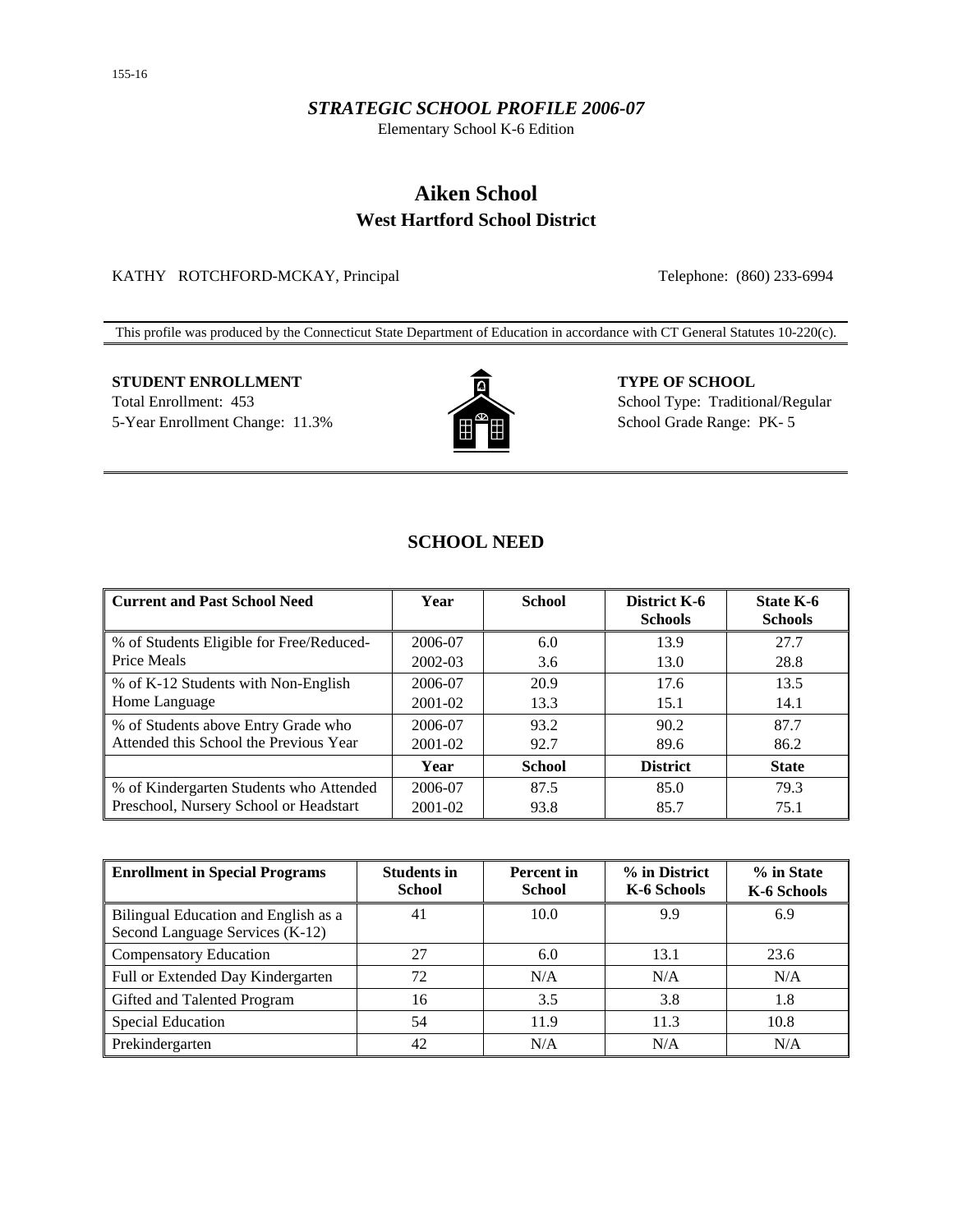155-16 Page 2

| <b>Race/Ethnicity</b> | <b>Number</b> | Percent | <b>STUDENT RACE/ETHNICIT</b>           |
|-----------------------|---------------|---------|----------------------------------------|
| American Indian       | n             | 1.3     |                                        |
| Asian American        | 80            | 17.7    |                                        |
| <b>Black</b>          | 41            | 9.1     | <b>Total Minority 2006-07</b><br>33.6% |
| Hispanic              | 25            | 5.5     | <b>Total Minority 2001-02</b><br>18.7% |
| White                 | 301           | 66.4    |                                        |

# **Race/Ethnicity Number Percent STUDENT RACE/ETHNICITY**

| <b>Total Minority 2006-07</b> | 33.6% |
|-------------------------------|-------|
| <b>Total Minority 2001-02</b> | 18.7% |

### **EFFORTS TO REDUCE RACIAL, ETHNIC, AND ECONOMIC ISOLATION**

Below is the description submitted by this school of how it provides educational opportunities for its students to interact with students and teachers from diverse racial, ethnic, and economic backgrounds.

Aiken School has undertaken a variety of community service projects during this school year. "I Care" kits were assembled with personal care items and donated to a shelter in an urban community. Students donated food and toys for pets in a local humane society. In addition, a book and clothing collection drive provided needed books and clothing for a local hospital. Mittens, hats and scarves were collected to benefit a local community center. The Student Council held a "Pennies for Patients" fundraiser to assist cancer victims. Additionally, other funds were raised to support cancer research through walk-a-thons and community parades.

Outreach to Aiken's diverse family population was initiated through an evening supper and presentation on homework hosted by the Charter Oak Family Resource Center staff. Families were invited to participate in several community activities sponsored by the FRC as a follow-up to this presentation. Students celebrated their cultural heritage through sharing class presentations on customs, food and clothing focused on their native country. Parents also participated in these presentations through preparing ethnic food and sharing with the students in each classroom.

The West Hartford social studies curriculum provides many opportunities for increasing awareness of diversity and the rich cultural background of our community. Each grade level has activities that promote awareness of diversity of cultures. One example occurred at the first grade level this year in their study of Kenya. Students and teachers participated in workshops and demonstrations focused on integrating African language, movement and music through the Bi-Okoto Drum and Dance Theatre. In addition, the district's cultural council offered an African drum presentation to the entire school, providing a wonderful opportunity for students to understand and participate in the richness of African culture.

# **SCHOOL RESOURCES**

| Time*                                        | school | <b>District</b> | $\mathbf{r}$     |  |
|----------------------------------------------|--------|-----------------|------------------|--|
| <b>Instructional</b>                         |        | - K-0           | <b>State K-6</b> |  |
| Total<br>Year<br>Hnstruction Per<br>Hours of | 988    | 988             | 985              |  |

\*State law requires at least 900 hours for grades 1 through 12 and full-day kindergarten, and 450 hours for half-day kindergarten.

| <b>TECHNOLOGY</b> | % of Classrooms, Libraries, and<br><b>Laboratories Wired for:</b> | <b>School</b> | <b>District K-6</b> | State K-6 |
|-------------------|-------------------------------------------------------------------|---------------|---------------------|-----------|
|                   | Video                                                             | 100.0         | 98.5                | 64.6      |
|                   | Voice                                                             | 100.0         | 100.0               | 74.8      |
|                   | Internet Access                                                   | 100.0         | 100.0               | 97.3      |
|                   | Multi-Room Network (LAN)                                          | 100.0         | 100.0               | 81.3      |

| <b>Computers</b>                                   | <b>School</b> | $Dist K-6$ | State K-6 | This school                     |
|----------------------------------------------------|---------------|------------|-----------|---------------------------------|
| # of Students Per Academic Computer                | 4.8           | 4.0        | 3.6       | does not have                   |
| \% of Computers that are High or Moderate Power    | 98.9          | 97.1       | 89.5      | a functional<br>satellite link. |
| % of Computers with Internet Access, All Speeds    | 62.1          | 97.0       | 97.3      |                                 |
| % of Computers with High Speed Internet Access     | 62.1          | 97.0       | 96.1      |                                 |
| \, % of Internet Computers with Filtering Software | 69.5          | 98.5       | 98.6      |                                 |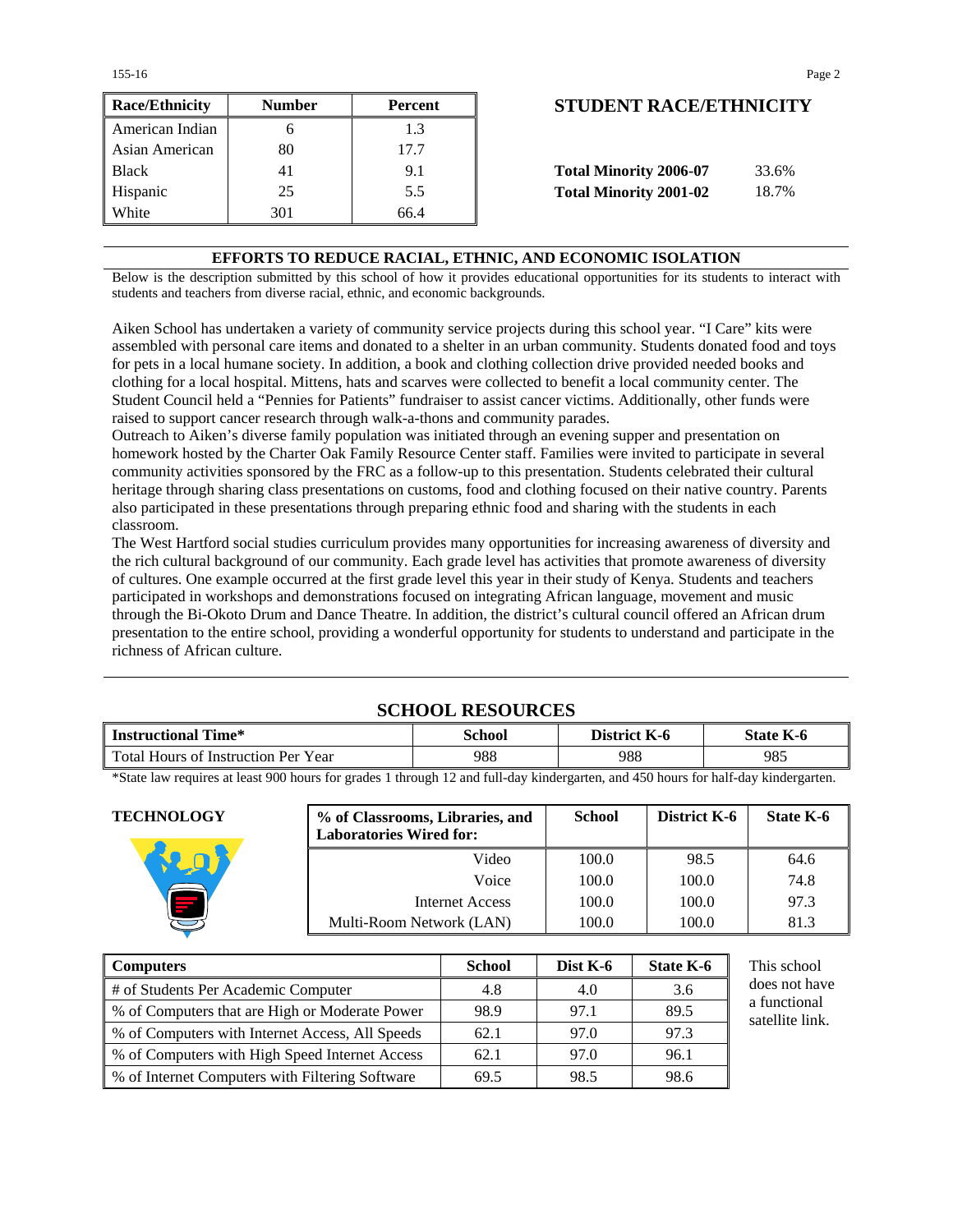# **SCHOOL RESOURCES, continued**

#### **LIBRARY MATERIALS**

Free on-line access to periodicals, newspapers, and other resources is available to all Connecticut schools through the Connecticut Digital Library.

| <b>Print and Non-Print Materials</b>                    | <b>School</b> | Dist K-6 | State K-6 |
|---------------------------------------------------------|---------------|----------|-----------|
| # of Print Volumes Per Student*                         | 33.5          | 32.8     | 28.0      |
| % of Print Volumes Purchased in<br>the Last Three Years | 19.8          | 12.2     | 12.2.     |
| # of Print Periodical Subscriptions                     | 13            | 20.0     | 15.1      |
| # of Non-Print Materials                                | 80            | 275.9    | 406.8     |

\*Because a certain number of volumes are needed for a library of adequate breadth and depth, a small school may need a higher number of volumes per student.

#### **STAFFING RESOURCES**

|       |                           |               |                 |              |                                  |     | -   |
|-------|---------------------------|---------------|-----------------|--------------|----------------------------------|-----|-----|
|       | <b>Average Class Size</b> | <b>School</b> | <b>District</b> | <b>State</b> | Administrators                   |     | 1.0 |
| Gr. K | 2006-07                   | 24.0          | 19.6            | 18.2         | Department Chairs                | 0.0 | 0.0 |
|       | 2001-02                   | 21.3          | 20.3            | 18.3         | Library/Media Staff              | 1.0 | 1.0 |
| Gr. 2 | 2006-07                   | 23.3          | 20.2            | 19.5         | Counselors, Social Workers,      | 1.0 | 0.3 |
|       | 2001-02                   | 18.0          | 19.6            | 19.6         | and School Psychologists         |     |     |
| Gr. 5 | 2006-07                   | 21.7          | 22.1            | 21.2         | <b>Other Professionals</b>       | 2.4 | 1.5 |
|       | 2001-02                   | 22.7          | 21.4            | 21.5         | # of Non-Certified Instructional | 3.0 | 3.0 |

| G KESUUKUES |               |                 | <b>School Staff Count</b><br><b>Full-Time Equivalent</b> | 2006-07              | 2005-06                          |      |      |
|-------------|---------------|-----------------|----------------------------------------------------------|----------------------|----------------------------------|------|------|
|             |               |                 |                                                          | # of Certified Staff |                                  |      |      |
|             |               |                 |                                                          |                      | <b>Teachers</b>                  | 28.0 | 27.9 |
| lass Size   | <b>School</b> | <b>District</b> | <b>State</b>                                             |                      | Administrators                   | 1.0  | 1.0  |
| 2006-07     | 24.0          | 19.6            | 18.2                                                     |                      | Department Chairs                | 0.0  | 0.0  |
| 2001-02     | 21.3          | 20.3            | 18.3                                                     |                      | Library/Media Staff              | 1.0  | 1.0  |
| 2006-07     | 23.3          | 20.2            | 19.5                                                     |                      | Counselors, Social Workers,      | 1.0  | 0.3  |
| 2001-02     | 18.0          | 19.6            | 19.6                                                     |                      | and School Psychologists         |      |      |
| 2006-07     | 21.7          | 22.1            | 21.2                                                     |                      | <b>Other Professionals</b>       | 2.4  | 1.5  |
| 2001-02     | 22.7          | 21.4            | 21.5                                                     |                      | # of Non-Certified Instructional | 3.0  | 3.0  |

| <b>Professional Staff Race/Ethnicity</b>                       | 2006-07 | 2005-06             | 2001-02   |
|----------------------------------------------------------------|---------|---------------------|-----------|
| % Minority                                                     | 2.6     | 2.7                 | 2.6       |
| Professional Staff Experience and Training                     | School  | <b>District K-6</b> | State K-6 |
| Average Years of Experience in Connecticut and Other Locations | 11.7    | 12.2                | 14.0      |
| ↓ % with Master's Degree or Above                              | 76.9    | 80.6                | 81.0      |

## **SCHOOL PROCESSES**

| <b>Selected Subject Areas, Grade 5</b> | <b>Estimated Hours of Instruction Per Year</b> |                 |              | Computer/                             |
|----------------------------------------|------------------------------------------------|-----------------|--------------|---------------------------------------|
|                                        | <b>School</b>                                  | <b>District</b> | <b>State</b> | <b>Technology</b><br><b>Supported</b> |
| Art                                    | 36                                             | 36              | 31           | N <sub>o</sub>                        |
| <b>Computer Education</b>              | $\Omega$                                       | 2               | 17           | N/A                                   |
| English Language Arts*                 | 427                                            | 421             | 427          | <b>Yes</b>                            |
| Family and Consumer Science            | $\overline{0}$                                 | $\Omega$        |              | N/A                                   |
| Health                                 | 28                                             | 28              | 23           | N <sub>o</sub>                        |
| Library Media Skills                   | 18                                             | 18              | 18           | Yes                                   |
| Mathematics*                           | 202                                            | 200             | 195          | Yes                                   |
| Music                                  | 36                                             | 36              | 32           | Yes                                   |
| Physical Education                     | 54                                             | 54              | 40           | N <sub>o</sub>                        |
| Science*                               | 76                                             | 79              | 97           | Yes                                   |
| Social Studies*                        | 75                                             | 74              | 92           | N <sub>o</sub>                        |
| <b>Technology Education</b>            | $\Omega$                                       | $\Omega$        |              | N/A                                   |
| <b>World Languages</b>                 | 36                                             | 41              | 11           | N <sub>0</sub>                        |

\*Interdisciplinary Approach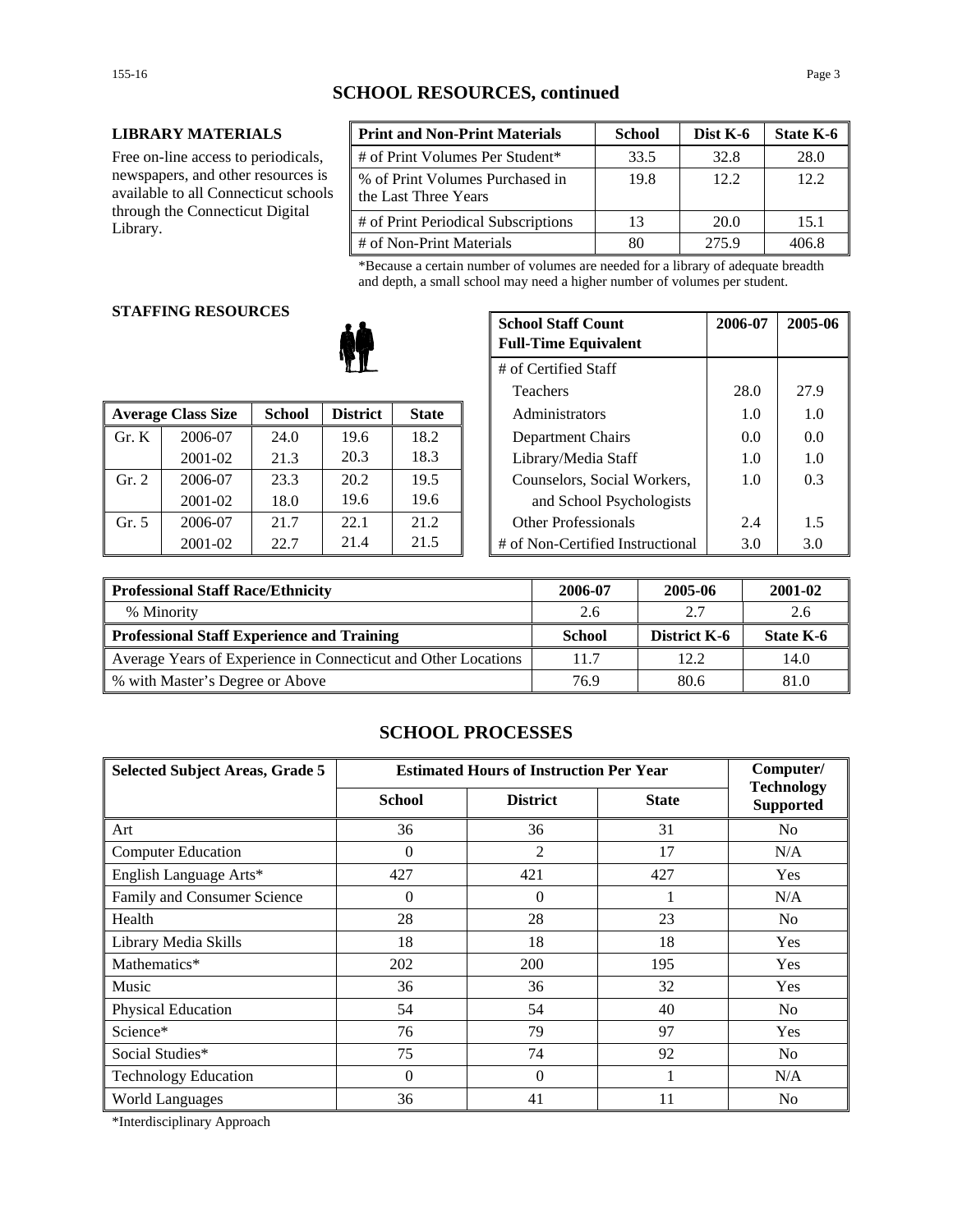| M N |
|-----|
|-----|

## **SCHOOL PROCESSES, continued**

| <b>Types of Remedial Instructional Services</b><br><b>Provided to Students Lacking Basic Skills</b> | Available in<br><b>Mathematics</b> | Available in<br><b>Language Arts</b> |
|-----------------------------------------------------------------------------------------------------|------------------------------------|--------------------------------------|
| <b>Pull-Out Instruction</b>                                                                         | No                                 | Yes                                  |
| In-Class Tutorial                                                                                   | Yes                                | Yes                                  |
| After School Program                                                                                | N <sub>0</sub>                     | No                                   |
| Summer School (2006)                                                                                | N <sub>0</sub>                     | No                                   |
| Other                                                                                               | N <sub>0</sub>                     | No                                   |

**World Language** Formal instruction (at least 1 hour per week) in a world language starts in grade 3 in this school. In Connecticut, 13.3% of K-6 schools have started world language instruction at this grade or earlier.

| <b>Student and Teacher Statistics</b>                                                    | School | District K-6 | State K-6 |
|------------------------------------------------------------------------------------------|--------|--------------|-----------|
| % of Students Retained in Grade after 2005-06 School Year                                | 0.2    | 0.2          |           |
| Teacher Attendance, 2005-06: Average # of Days Absent Due<br>to Illness or Personal Time | 5.5    | 6.4          |           |
| % Certified Staff Assigned to Same School the Previous Year                              | 79.5   | 80.5         | 83.3      |

#### **HOME AND SCHOOL COMMUNICATION AND SUPPORT**

The following narrative was submitted by this school.

Aiken Elementary School values and promotes family involvement in the education of our students. During our Open House and Curriculum Night presentations, parents and guardians are encouraged to participate in all aspects of the Aiken community, including participation in the PTO and volunteering in classrooms. A volunteer orientation is held in September to orient new parents to the volunteering process.

Teachers communicate regularly with families regarding students' progress within the curriculum, through newsletters, e-mails, notes and phone calls. In addition, teachers meet with parents in conferences to review progress in report cards in November and March. Teachers provide detailed information regarding homework, school curriculum themes, projects and events that occur at each grade level. This information is also highlighted on our school website. Our school newsletter is also available for families on the website.

During the 2006-2007 school year, Aiken staff celebrated the rich diversity of our community by providing an outreach presentation and supper for families whose native language is not English. This presentation was given in collaboration with the Charter Oak Family Resource Center. Families also had the opportunity to participate in other activities sponsored by the Resource Center.

Parents and community volunteers also serve as mentors and tutors at Aiken School. In addition, our PTO Cultural Council sponsors outstanding music and movement presentations for the students. This year, the Bi-Okoto Drum and Movement presentation, the Wing Masters Program and the Hartford Stage Actors' Theatre were a few of the programs funded by our PTO to benefit students.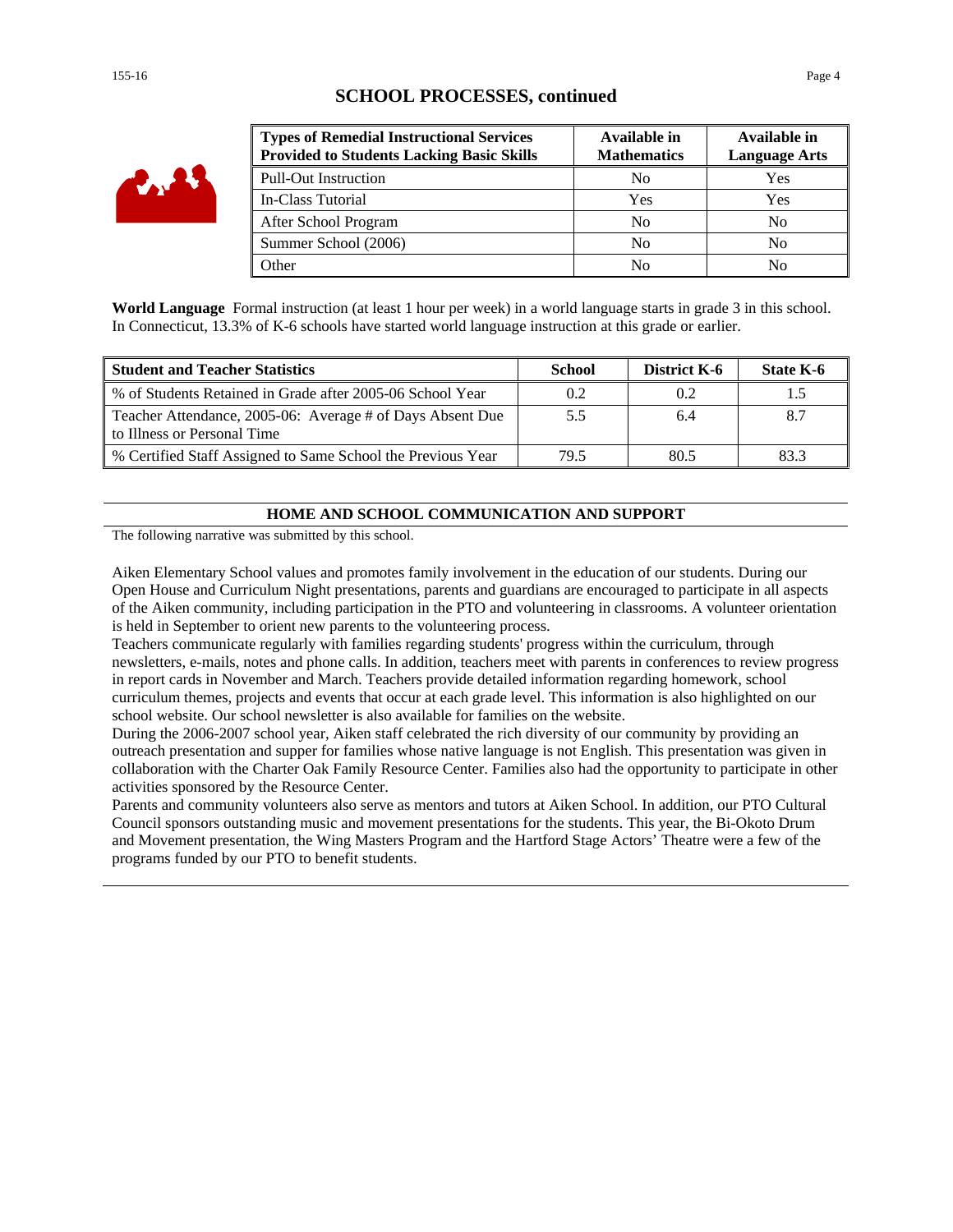# **STUDENT PERFORMANCE**

**Connecticut Mastery Test, Fourth Generation, % Meeting State Goal.** The Goal level is more demanding than the Proficient level, but not as high as the Advanced level, reported in the No Child Left Behind Report Cards.

|         | <b>Grade and CMT Subject</b> | <b>School</b> | <b>District</b> | <b>State</b> |          | <b>Of All Schools in State</b> |
|---------|------------------------------|---------------|-----------------|--------------|----------|--------------------------------|
| Area    |                              |               |                 |              | Lowest % | Highest %                      |
| Grade 3 | Reading                      | 62.1          | 67.5            | 52.3         | 1.6      | 92.6                           |
|         | Writing                      | 76.9          | 72.6            | 60.8         | 0.0      | 93.9                           |
|         | <b>Mathematics</b>           | 60.6          | 71.5            | 59.4         | 0.0      | 96.0                           |
| Grade 4 | Reading                      | 80.3          | 65.9            | 57.0         | 0.0      | 95.2                           |
|         | Writing                      | 82.9          | 76.9            | 65.1         | 0.0      | 96.8                           |
|         | <b>Mathematics</b>           | 86.8          | 73.1            | 62.3         | 0.0      | 100.0                          |
| Grade 5 | Reading                      | 83.6          | 75.9            | 61.4         | 2.6      | 98.7                           |
|         | Writing                      | 82.1          | 77.8            | 64.6         | 2.3      | 98.5                           |
|         | <b>Mathematics</b>           | 83.6          | 78.8            | 66.0         | 4.5      | 95.8                           |
| Grade 6 | Reading                      | N/A           | N/A             | N/A          | N/A      | N/A                            |
|         | Writing                      | N/A           | N/A             | N/A          | N/A      | N/A                            |
|         | <b>Mathematics</b>           | N/A           | N/A             | N/A          | N/A      | N/A                            |



These results reflect the performance of students with scoreable tests who were enrolled in the district at the time of testing, regardless of the length of time they were enrolled in the district. Results for fewer than 20 students are not presented.

For more detailed CMT results, go to **www.ctreports**.

To see the NCLB Report Card for this school, go to **[www.sde.ct.gov](http://www.sde.ct.gov/)** and click on "No Child Left Behind."

| Student Attendance     | School | K-6<br>District. | <b>State K-6</b> |  |
|------------------------|--------|------------------|------------------|--|
| 2006<br>% on October 1 | 95.4   | 07<br>, 4        | 96.3             |  |

| <b>Physical Fitness</b> | <b>School</b> | <b>District</b> | <b>State</b> |          | <b>Of All Schools in State</b> |
|-------------------------|---------------|-----------------|--------------|----------|--------------------------------|
| % Passing All 4 Tests   |               |                 |              | Lowest % | Highest $\%$                   |
| Grade 4                 | 61.8          | 40.0            | 33.5         | 0.0      | 86.6                           |
| Grade 6                 | N/A           | N/A             | N/A          | 0.0      | 93.8                           |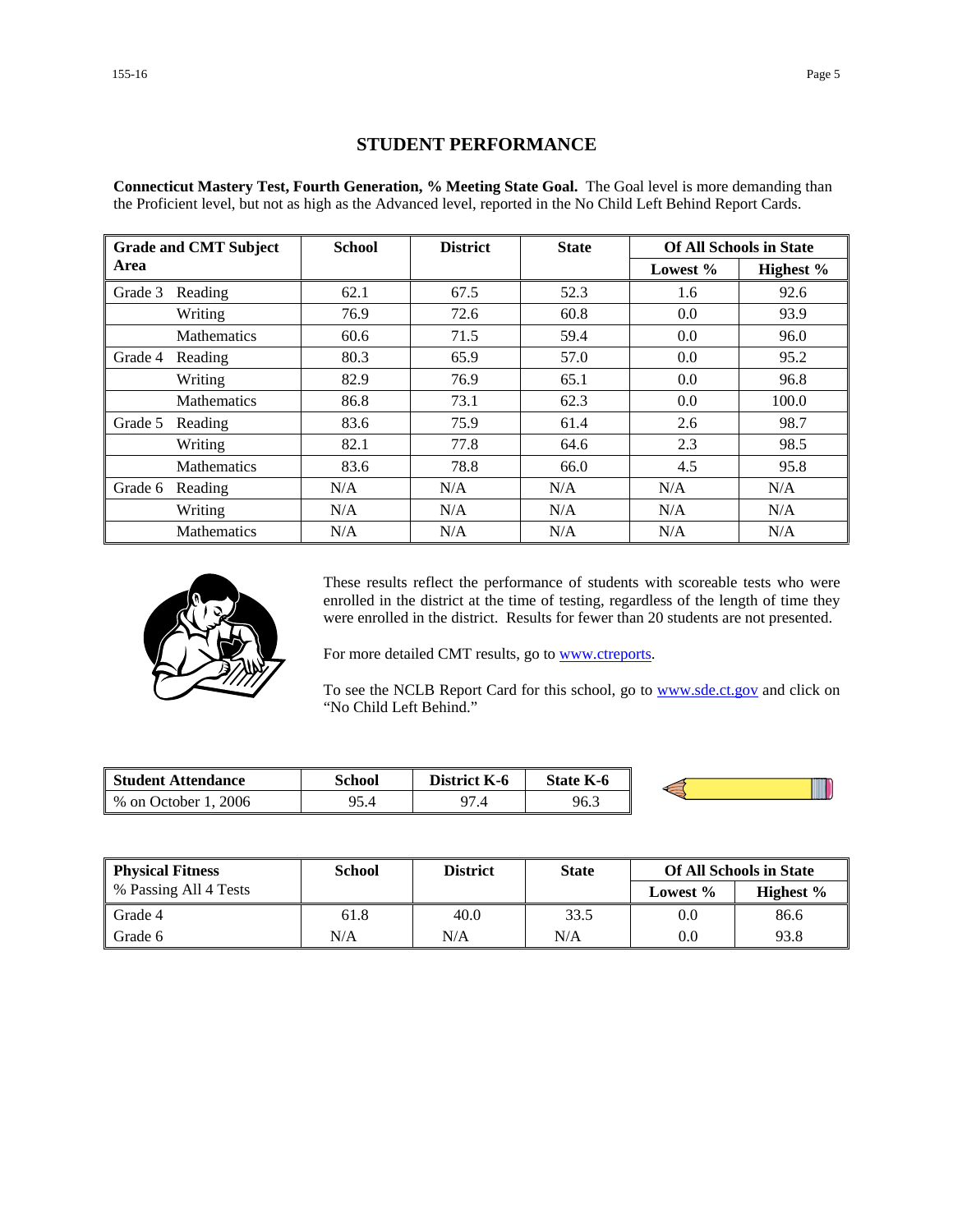The following narrative was submitted by this school.

During the past school year, Aiken School focused on improving student performance in math. Comprehensive instruction targeting district and CMT math objectives occurred at all grade levels, Kindergarten through fifth grade. A parent presentation on CMT performance occurred in the fall. Additional small group instruction was also provided through our building teaching assistant, paraprofessional and curriculum specialist. Building-level professional development workshops addressed implementation of best practices and key math objectives that students needed work in. As a result, our students at the fourth and fifth grade levels met or exceeded district and state goals. Additional work will be spent at the third grade level in the coming year providing focused instruction in reading and math so that students meet district objectives.

A new software system, IEP Direct, has been implemented during this year to facilitate the development and modification of Individual Education Plans (IEP) for students with special education needs. Parents are actively involved in the framing of the IEP and in the Planning and Placement Team process. The focus of the PPT is to provide appropriate support in academic, social, language, fine and gross motor areas to students in the least restrictive environment. Consistent collaboration between general and special educators is a key element to the effective delivery of services and the successful achievement of educational goals.

Parent feedback and collaboration are integral components to the Aiken School community. Parents are actively involved in volunteering in our classrooms at all grade levels. Principal's coffees are held to encourage conversations with parents on topics of interest. Our Parent Teacher Organization develops numerous activities throughout the year to engage and support families. Bi-monthly parent presentations on topics of concern are offered at PTO meetings. Child care is provided so that parents can actively participate. This past year, a special dinner presentation was held for parents from second language backgrounds in collaboration with the Charter Oak Family Resource Center as a means of providing outreach to Aiken's uniquely diverse community.

#### **SUPPLEMENTAL SCHOOL INFORMATION**

The space below was optionally used by this school to describe aspects of the school not presented elsewhere in the profile.

During this year Aiken School has focused on caring, respect and responsibility through developing the leadership competencies of our fourth and fifth grade students. Through our Safety Patrol and Student Council, we have enhanced opportunities to act as role models and mentors for younger students through assistance in classrooms and creating a safe and orderly dismissal routine at the close of each school day. Students have created puppet skits focused on how to be good friends and understanding differences in others. Our fifth grade class presented an all school assembly on the topic of nutrition in a fun-filled rendition of various food groups. A special assembly was held to recognize school bus drivers and safe bus behavior. In addition, our students have raised funds for important medical and community related concerns, such as "Pennies for Patients", local food pantries and animal shelters. Numerous projects were initiated to celebrate students' diverse backgrounds through our English as a Second Language Program. Students were able to research the history and background of their native land to create a presentation for classmates and teachers. Parents assisted in the projects by sharing special food dishes from the students' native countries.

Aiken staff continues to expand their knowledge of curriculum and instruction through attendance at professional development workshops focused on math, literacy, social studies and science. In addition, opportunities for grade level and vertical grade articulation have assisted teachers in developing rubrics, interpreting assessment data and planning instruction in a cohesive way to support student learning. This will continue to be an area of focus in the upcoming school year.

To view Strategic School Profiles on the internet, go to [www.sde.ct.gov](http://www.sde.ct.gov/) and click on Connecticut Education Data and Research. Additional education data are also available at this site. For the school/district website, see **www.whps.org/school/aiken/homepage.htm**